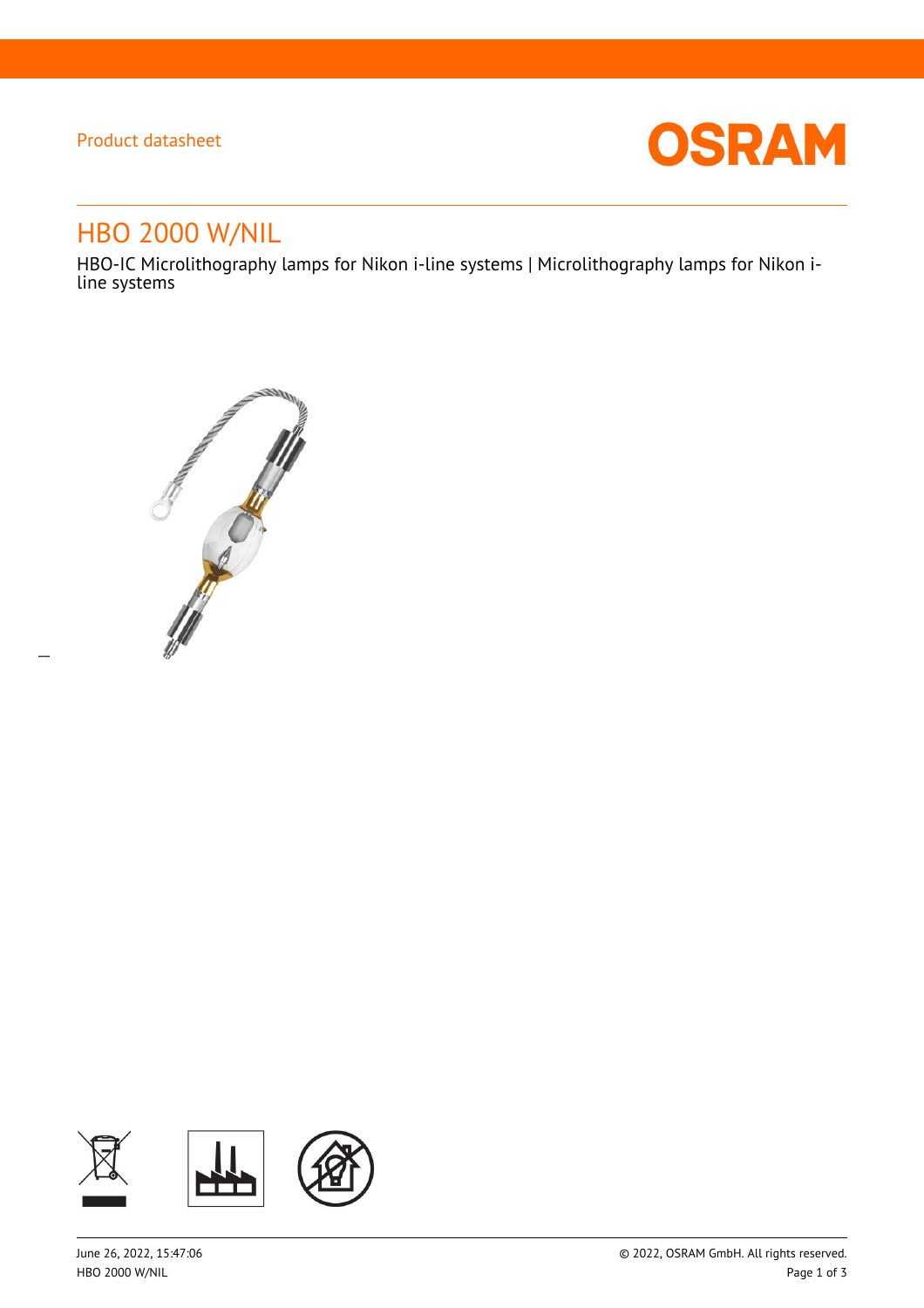## Product datasheet

#### Technical data

#### **Electrical data**

| Nominal voltage        | 26.0 V    |
|------------------------|-----------|
| <b>Nominal current</b> | 67 A      |
| Type of current        | DC        |
| Rated wattage          | 1750.00 W |
| Nominal wattage        | 2000.00 W |

### **Dimensions & weight**



| $\overline{\phantom{a}}$ |  |
|--------------------------|--|
|                          |  |
|                          |  |
|                          |  |

| <b>Diameter</b>        | 55.0 mm  |
|------------------------|----------|
| Length                 | 219.0 mm |
| <b>Mounting length</b> | 219.0 mm |
| Electrode gap cold     | $4.5$ mm |

#### **Capabilities**

**Burning position Burning position C Burning in the U Other** 1<sup>)</sup>

1) Anode on top

#### **Environmental information**

## **Information according Art. 33 of EU Regulation (EC) 1907/2006 (REACh)**

| <b>Date of Declaration</b>        | 18-02-2022                                                                                           |
|-----------------------------------|------------------------------------------------------------------------------------------------------|
| <b>Primary Article Identifier</b> | 4050300490212   4050300812007                                                                        |
| Candidate List Substance 1        | Lead                                                                                                 |
| CAS No. of substance 1            | 7439-92-1                                                                                            |
| <b>Safe Use Instruction</b>       | The identification of the Candidate List substance is<br>sufficient to allow safe use of the article |
| Declaration No. in SCIP database  | 872BEA5E-E36D-4D20-8070-C712FA71AC1A  <br>52221302-1626-4f9b-9c7d-2853312df798                       |